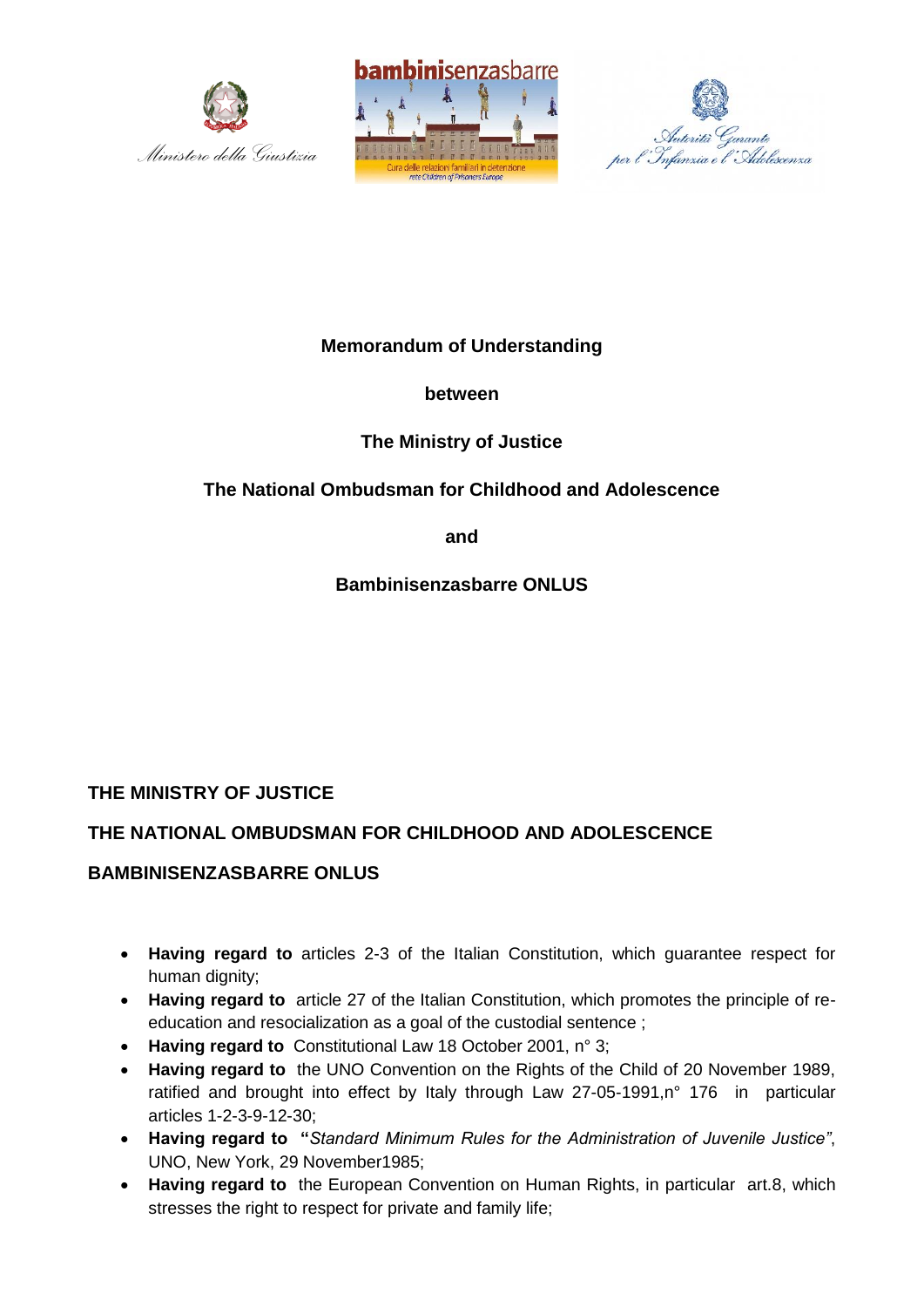- **Having regard to** the European Resolution 2007/2116 (INI), adopted in Strasburg on 13 March 2008, art.24, which reaffirms the importance of respecting the rights of the child irrespective of the parent's legal status;
- **Having regard to** Resolution n°1663/2009 of the Parliamentary Assembly of the Council of Europe;
- **Having regard to** the European Prison Rules in the updated version of Recommendation R (2006) 2 of 11 January 2006, in particular as regards paragraph 36 concerning policies supporting parenting and paragraph 24(4), which prescribes visiting rules that must allow prisoners to preserve and develop as regular as possible family relationships;
- **Having regard to** the goals of the Council of Europe Strategy for the Rights of the Child (2016-2021)
- **Having regard to** Law 26 July 1975, n°354 in the section which regulates a prisoner's relationships with the external world and with his/her family, especially with regard to preserving parental relationships;
- **Having regard to** DPR (Presidential Decree) 30 June 2000 n°230, *"Regulations containing provisions on the Penitentiary Act and on the measures entailing restrictions on, and deprivation of personal liberty";*
- **Having regard to** Law 8 March 2001, n°40 *"Measures alternative to detention protecting the relationship between female prisoners and minors",* art.5;
- **Having regard to** Law 21 April 2011, n°62, and in particular the agreement according to article 4 par. 1, as well as Decree 8 March 2013 "*Requirements for Protected Foster Homes";*
- **Having regard to** Circular 10 December 2009 of the Ministry of Justice, Prison Administration Department, Directorate-General for Prisoners and Treatment, called "Prison treatment and parenting - facilitated path and prison stay for the child meeting his/her detained parent";
- **Having regard to** Law 12 June 2011, n°112, establishing the Ombudsman Authority for Childhood and Adolescence;
- **Having regard to** the Ministry of Justice's Decree 5 December 2012, called "Approval of the Charter of Prisoners' and Internees' Rights and Duties";
- **Having regard to** Recommendation CM/Rec (2012) 12 of the Committee of Ministers of the Council of Europe to Member States on foreign prisoners and in particular the chapter "*Women"*;
- **Having regard to** the Memorandum of Understanding signed on 28 January 2014, in the presence of the Minister of the Interior, between the Chief of Police – General Director of Public Security – and the Ombudsman Authority for Childhood and Adolescence;
- **Having regard to** Law 23 December 2013, n° 146, modified by the Law 21 February 2014, n°10, establishing the Ombudsman Authority for the Rights of People Detained or Deprived of Personal Freedom.

## **Considering that**

The Parties agree on the importance and necessity of renewing the Memorandum of Understanding, undersigned on the 21<sup>st</sup> March 2014, with the aim to reinforce and to expand the outcomes achieved so far and pinpoint new tools of action.

It is reaffirmed the will to continue with the intent of: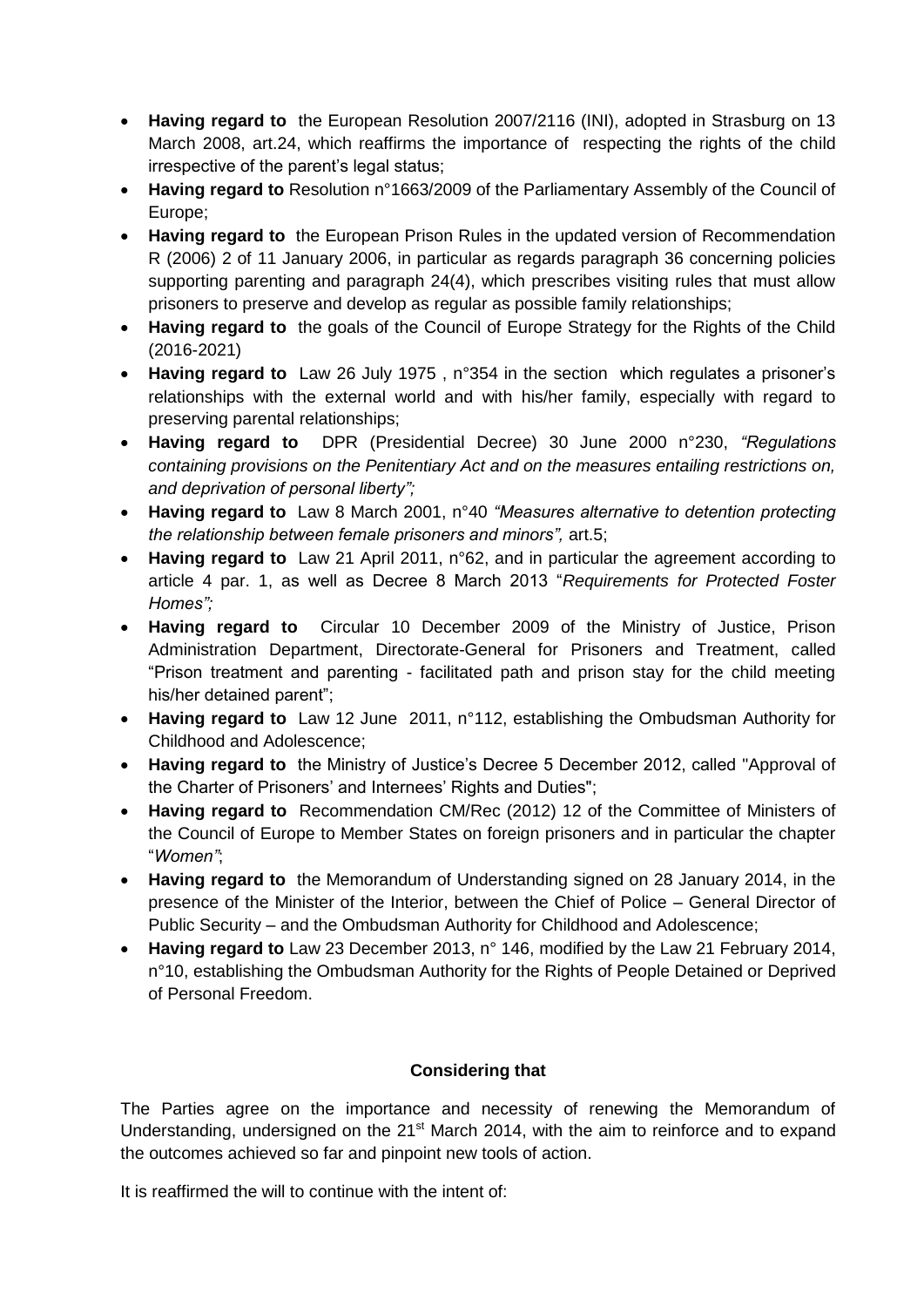- Favoring the maintenance of contacts between imprisoned parents and their children, always safeguarding the minor's superior interest;
- highlighting the peculiarity of imprisoned parents' children, so that regulatory interventions and measures are promoted, which allow for this social group's need for parental and emotional relationships without, however, producing further stigma and discrimination against them;
- protecting children's right to an emotional and continuing bond with their imprisoned parent, who has a duty and a right to play his/her parental role;
- supporting family and parental relationship during and beyond detention, assisting the family and, in particular, supporting the minors who are emotionally, socially and economically damaged, with frequent negative repercussions on their health and effects also on their dropping out of school;
- overcoming barriers connected to prejudice and discrimination with a view to a process of social integration and deep cultural change, which is necessary for the project of a supportive and inclusive society.
- Considering the articles, undersigned in this Memorandum of Understanding, as reference in making decisions and in establishing the *modus operandi* as to what concerns all parents, even minor ones, who are subject to measures entailing restrictions of liberty;
- Ensuring that is offered to mothers and fathers in prison the support along assisted paths to parenthood.

## **THE PARTIES AGREE:**

## **Article 1**

(Decisions concerning judicial orders, judgments and sentences)

Judicial authorities will be sensitized and invited, in particular:

- 1. to take into account the rights and requirements of the underage children of the arrested or detained person who still has parental responsibility, when a possible precautionary measure is being decided, giving priority to measures alternative to pre-trial detention in prison;
- 2. to enforce the restrictions imposed to contacts between pre-trial detainees and the external world so as not to violate minors' right to remain in contact with the distanced parent, as provided for in the UNO Convention on the Rights of the Child;
- 3. to select, in the case of parents of underage children, measures for the implementation of the penalty which would also take into consideration the minors' superior interest;
- 4. to consider as significant the needs of underage children such as birthday, first day of school, hospitalization - in granting temporary permissions of leaves of absence (bonus or necessity) to imprisoned parents.

## **Article 2**

(Minors' visits to prisons)

The Ministry of Justice, with the collaboration of the Guarantor Authority for Childhood and Adolescence and the Association Bambinisenzasbarre ONLUS, commits to implementing all necessary actions so that: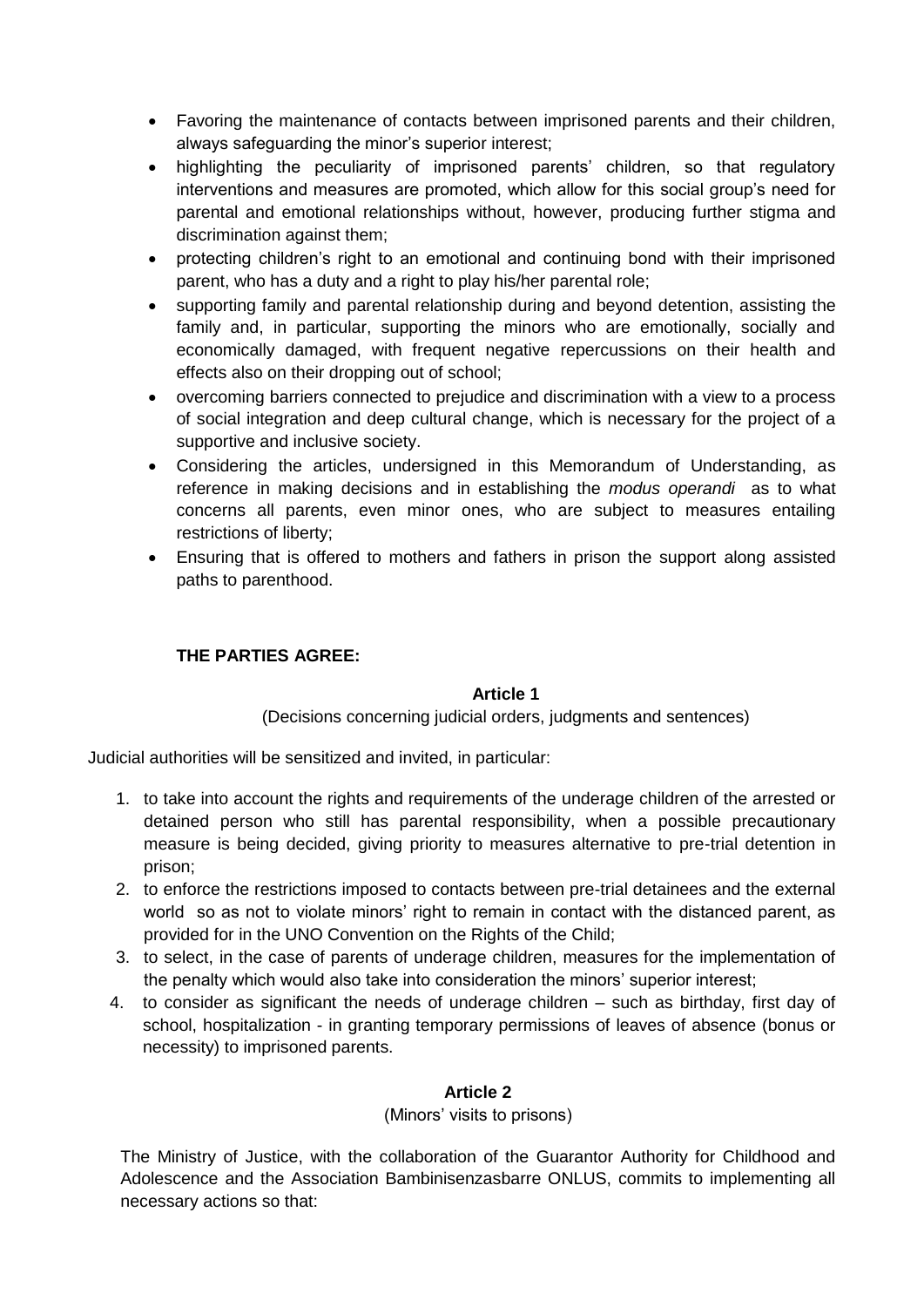- 1. the choice of the detention place for a parent with minor children takes into account the need to guarantee the possibility of direct contact between child and parent during his/her stay in prison;
- 2. a minor can visit the imprisoned parent within a week from the arrest and, on a regular basis, from then on;
- 3. in all waiting rooms a children's space is equipped, where minors can feel welcome and recognized. In these spaces, operators will welcome and supply family members with what is needed for a decent wait (like a bottle warmer or a changing table) and young children with resources such as toys or drawing tables, in order to prepare them to the meeting with their imprisoned parent;
- 4. every visiting room, even small ones, provides a "children's space" that is reserved to playing. Where the building allows it, to equip a separate space intended as a playroom. This plan will be gradually implemented, becoming fully at least in Institutions for the execution of prison sentences (establishments where longer sentences are served);
- 5. buildings are accessible to disabled minors or to those with special access needs;
- 6. visits are organized over six days a week, allowing at least for two afternoons so as not to prevent minors from attending school. Visits are to be scheduled also on Sundays and public holidays;
- 7. minors are given information appropriate for their age about visiting procedures and rules, as well as information on what can be taken to visits and on how security checking procedures are handled on their arrival in the prison. This information must be provided in various languages and various formats (for example through large size posters, video and audio versions that are easily understood even by smaller children);
- 8. security checks are adequate and in proportion to minors' rights and conditions, considering, in particular, their right to privacy, to physical and psychological integrity, to safety;
- 9. children are offered the possibility to visit their parents also with special attention to privacy, when it is necessary and in particular circumstances;
- 10. minors are allowed to acquire knowledge of their parents' life under detention and, where the facilities allow it and if it is seen as appropriate in the minors' superior interest, to visit some of the spaces which their imprisoned parents frequent (for example, the canteen or recreation rooms or workshops or places of worship);
- 11. alternative accompaniment for minors from 0 to 12 years of age is provided, in case the other parent or a reference adult is not available. This aim can be achieved with the help of qualified social workers, or permission can also be given to members of non-governmental organizations (NGO) or associations that are active in this field ;
- 12. in detention centers, wherever possible, "groups of experts in support of minors" are organized, with special attention to younger children, in order to assess regularly how they experience prison visits, in order to favor contact with parents also through different means and in order to provide advice about possible improvements to facilities and procedures.

## **Article 3**

(More types of relationships with the imprisoned parent)

The Parties also undertake:

1. not to consider additional contacts with minor children as "rewards" granted on the basis of the prisoner's behavior;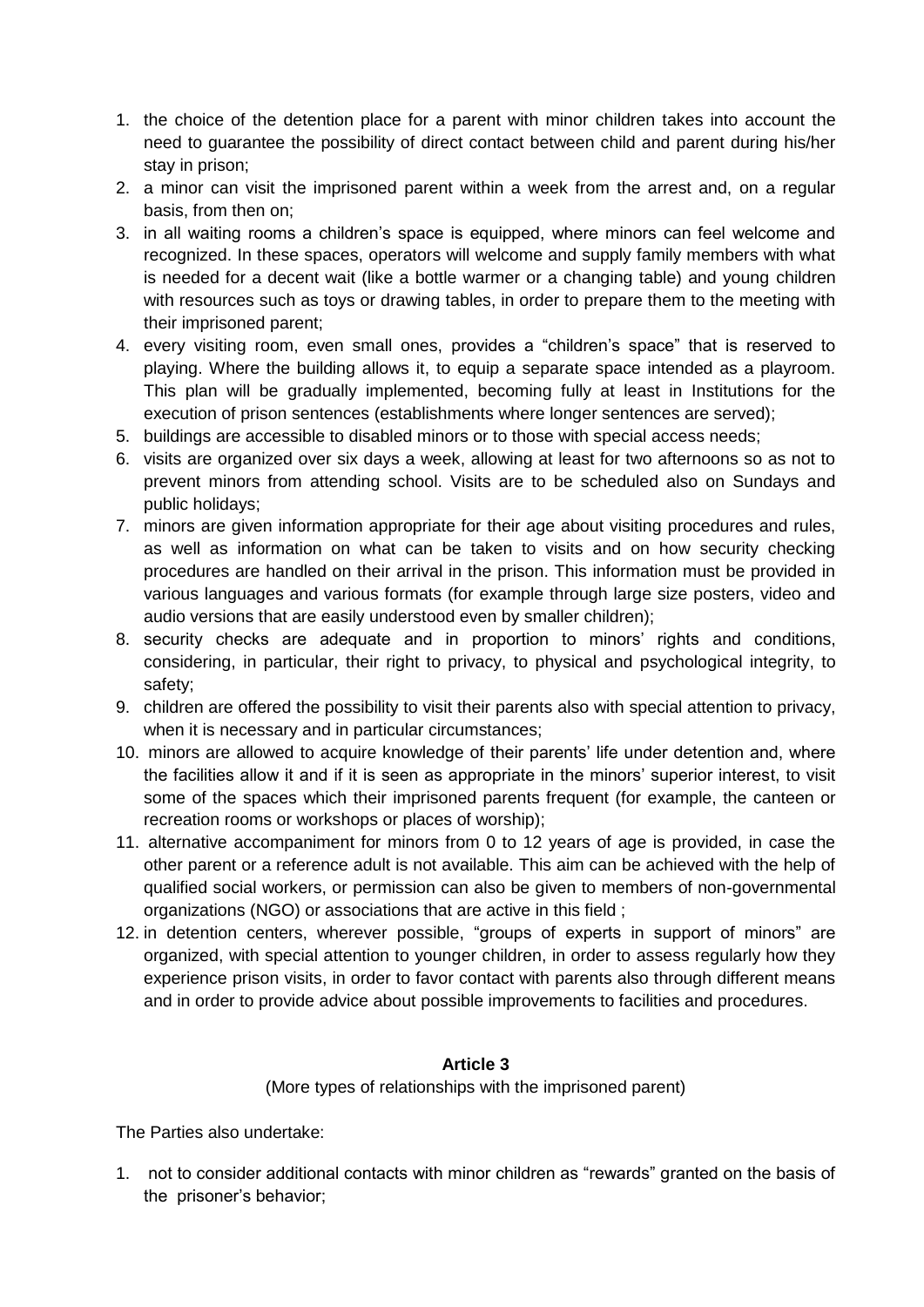2. to develop specific guidelines concerning support and maintenance of contacts between imprisoned parents and minor children who cannot easily meet. Under these circumstances specific regulations need to be provided which can more systematically allow the use of mobile telephone systems and the Internet, including webcam and chat communications.

#### **Article 4**

#### (Training of the staff)

- 1. Penitentiary Administration staff, as well as Juvenile Justice and Rehabilitation Youth Centers operators, working in institutes must be specifically formed about the impact produced on minors by a parent's detention and by the prison environment.
- 2. In particular penitentiary Police staff must be specifically formed about security checking procedures appropriate for children and adolescents, so that in every prison and juvenile penal institute specialized police officers can be found, adequately formed for the assistance to minors and families during visits.

#### **Article 5**

#### (information, assistance and instruction)

Each of the Parties undersigning this Memorandum, within its scope and through its own procedures, will strive in order to:

- 1. give prisoners, their relatives and their children, including minors, appropriate, updated and relevant information in every phase of the process, from arrest to release, both about procedures and possibilities for their contacts and about the assistance specifically offered them before, during and after the relative's detention period. Minors must be given information – clear and adequate to their age - about possible supporting services that may be available to them independently of their parents, if possible, also through the help of NGO's or qualified associations;
- 2. offer support and assistance to imprisoned parents, who may be worried about the impact prison visits may have on their children and/or themselves, so as to promote the maintenance of contacts with their children using the various means of communication that are allowed, especially during the time preceding the first possible visit;
- 3. propose in detention institutes assisted parenthood programs, encouraging the development and the strengthening of a constructive parent-child relationship;
- 4. encourage detained parents to practice, during detention, their parental responsibility towards minor children, and, in particular, envisaging that the possibility of having leave permits –to visit their family at home- may be an integral part of preparation to release;
- 5. support ,in detention centers and in juvenile penal institutes, information and counselling activities for imprisoned parents of minor children about the social and educational services provided for by Local Authorities to families and about the necessary updating procedures of documents pertaining their family and social situations;
- 6. avail themselves of NGO's and of associations and cooperate with them, so that in every facility a positive parental relationship is maintained and their activity is adequately favored according to the different needs in the various institutes.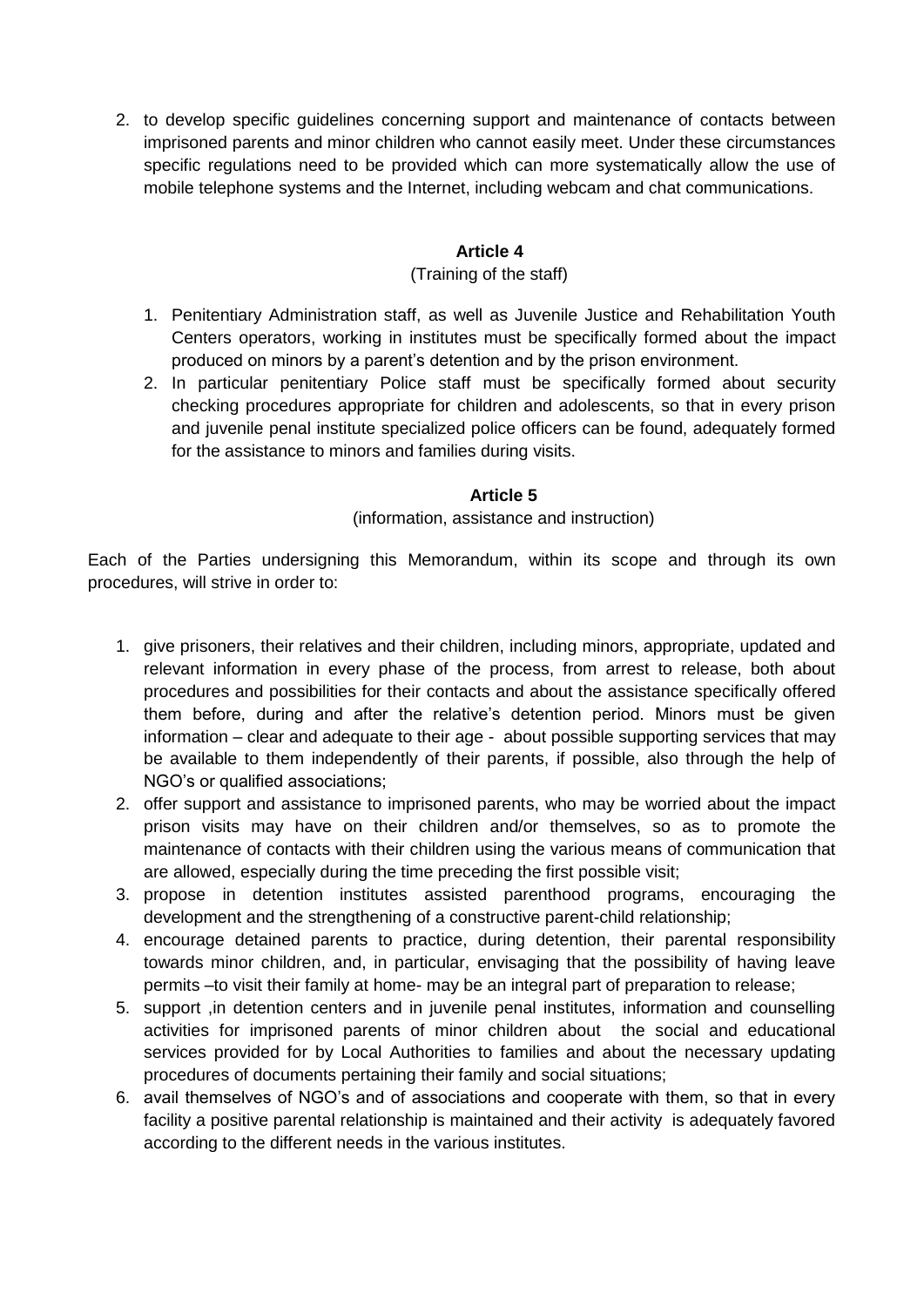## **Article 6**

#### (Data collection)

- 1. The Department of penitentiary administration and the Department for Juvenile Justice and Rehabilitation Youth Centers will systematically collect every useful information about the number and the age of minors children of indicted, convicted or detained parents in prison or mental health facilities, and more possible information on the number of family visits effectively used on a yearly base.
- 2. Statistics, grouped according to age, on the number of minors who have one or both parents in prison, will be made available to the public.

## **Article 7**

#### (Transitional provisions)

In the await for the achievement of the objective to avoid the stay of children inside prison, the Parties would imperatively and scrupulously verify that:

- 1. all children living in prison can freely access open air areas;
- 2. procedures and agreements with ONG's and Associations are carried out so that children can freely access the external world (if necessary, under the supervision of qualified staff, wearing civilian clothes);
- 3. children attend nursery schools and schools outside the prison, ensuring that they are always accompanied;
- 4. staff working in detention centers hosting children is made up also by qualified people, trained on what concerns the psychological and physical development and education of individuals in their developmental age;
- 5. educational and supporting facilities are offered, preferably outside the institutes hosting children and imprisoned parents;
- 6. imprisoned parents living with their children in prison are supported in the development of their parental abilities, have the opportunity to adequately look after their children , having for example the possibility to cook their meals for them, to get them ready for nursery school and school, to spend time playing with them and undertaking other activities both inside the center and in the open air areas;
- 7. measures for psychological and social accompaniment are provided so as to support the imprisoned parent and his/her child in their separation and to reduce its negative effect.

## **Article 8**

(Establishing of a permanent working Table)

A permanent working Table is established, constituted by representatives of the Ministry of Justice, the Ombudsman Authority for Childhood and Adolescence, the Ombudsman Authority for the Rights of People Detained or Deprived of Personal Freedom and the Association Bambinisenzasbarre ONLUS, which is summoned every 3 months by the Ombudsman Authority for Childhood and Adolescence, and which:

- 1. will periodically monitor the implementing of this Memorandum;
- 2. will promote the cooperation of the institutional and non-institutional agencies, involved in various ways, with special attention to the phase of the arrest, as well as to the information and sensitization of school operators working in contact with minors with imprisoned parents;